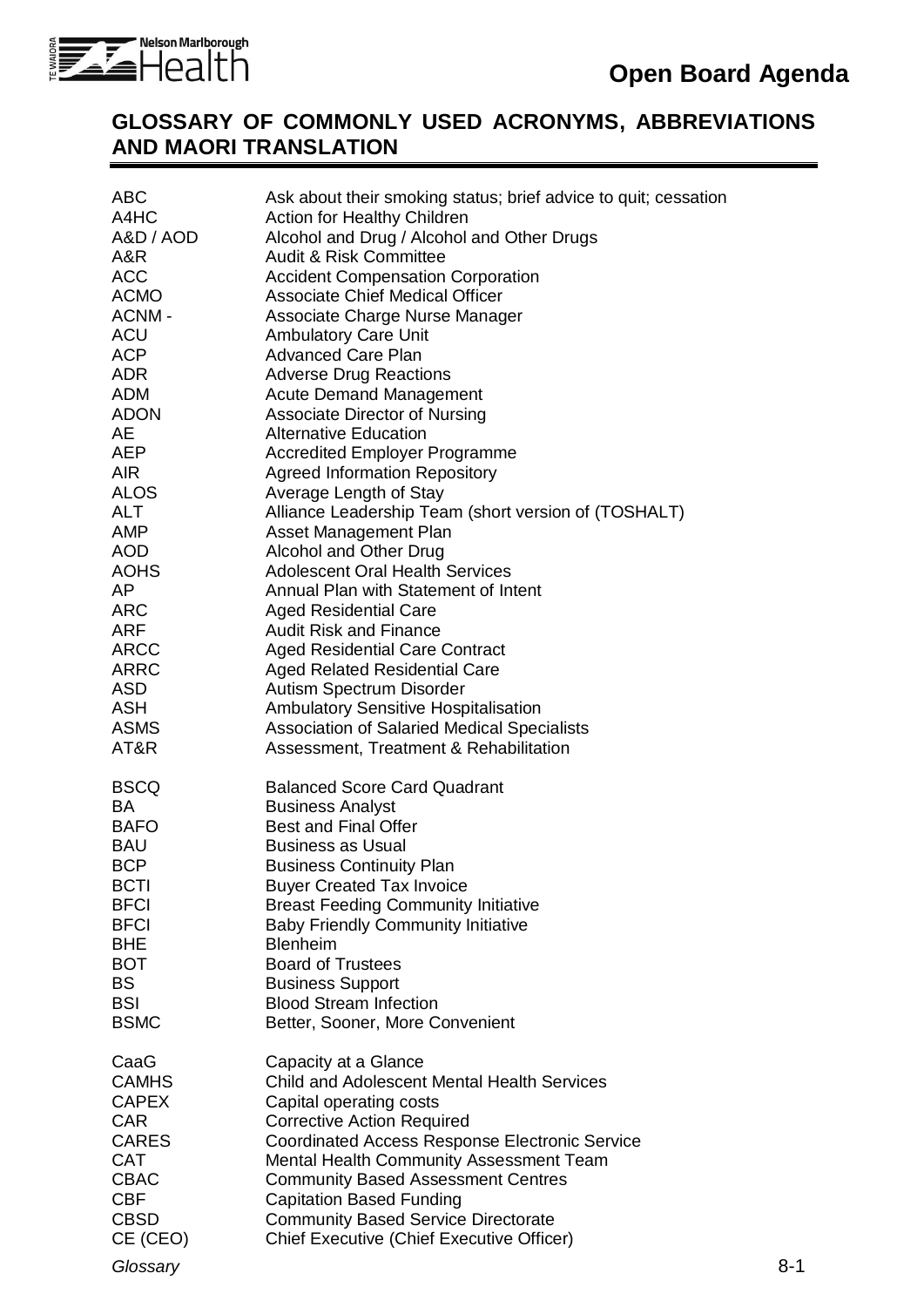

| CEA           | <b>Collective Employee Agreement</b>                      |         |
|---------------|-----------------------------------------------------------|---------|
| <b>CDHB</b>   | <b>Canterbury District Health Board</b>                   |         |
| <b>CCDHB</b>  | Capital & Coast District Health Board (also called C & C) |         |
| <b>CCDM</b>   | <b>Care Capacity Demand Management</b>                    |         |
| <b>CCDP</b>   | Care Capacity Demand Planning                             |         |
| <b>CCF</b>    | <b>Chronic Conditions Framework</b>                       |         |
| <b>CCT</b>    | <b>Continuing Care Team</b>                               |         |
| CCU           |                                                           |         |
|               | <b>Coronary Care Unit</b>                                 |         |
| CD            | <b>Clinical Director</b>                                  |         |
| CDEM          | Civil Defence Emergency Management                        |         |
| <b>CDHB</b>   | <b>Canterbury District Health Board</b>                   |         |
| <b>CDM</b>    | <b>Chronic Disease Management</b>                         |         |
| <b>CEG</b>    | Coordinating Executive Group (for emergency management)   |         |
| CeTas         | <b>Central Technical Advisory Support</b>                 |         |
| <b>CFA</b>    | Crown Funding Agreement or Crown Funding Agency           |         |
| <b>CFO</b>    | <b>Chief Financial Officer</b>                            |         |
| <b>CGC</b>    | <b>Clinical Governance Committee</b>                      |         |
| <b>CHFA</b>   | Crown Health Financing Agency                             |         |
| <b>CHS</b>    | <b>Community Health Services</b>                          |         |
| <b>CIMS</b>   | Coordinated Incident Management System                    |         |
| <b>CIO</b>    | <b>Chief Information Officer</b>                          |         |
|               |                                                           |         |
| <b>CLAB</b>   | <b>Central Line Associated Bacteraemia</b>                |         |
| <b>CLABSI</b> | <b>Central Line Associated Bloodstream Infection</b>      |         |
| <b>CLAG</b>   | <b>Clinical Laboratory Advisory Group</b>                 |         |
| <b>CME</b>    | <b>Continuing Medical Education</b>                       |         |
| <b>CMI</b>    | <b>Chronic Medical Illness</b>                            |         |
| <b>CMO</b>    | <b>Chief Medical Officer</b>                              |         |
| <b>CMS</b>    | <b>Contract Management System</b>                         |         |
| <b>CNM</b>    | <b>Charge Nurse Manager</b>                               |         |
| <b>CNS</b>    | <b>Charge Nurse Specialist</b>                            |         |
| <b>COAG</b>   | <b>Clinical Operations Advisory Group</b>                 |         |
| Concerto      | IT system which provides clinician's interface to systems |         |
| <b>COHS</b>   | <b>Community Oral Health Service</b>                      |         |
| COO           | <b>Chief Operating Officer</b>                            |         |
| <b>COPD</b>   | <b>Chronic Obstructive Pulmonary Disease</b>              |         |
| <b>COPMI</b>  | <b>Children of Parents with Mental Illness</b>            |         |
| <b>CPHAC</b>  |                                                           |         |
|               | <b>Community and Public Health Advisory Committee</b>     |         |
| <b>CPIP</b>   | <b>Community Pharmacy Intervention Project</b>            |         |
| <b>CPNE</b>   | <b>Continuing Practice Nurse Education</b>                |         |
| <b>CP</b>     | <b>Chief Pharmacist</b>                                   |         |
| <b>CPO</b>    | <b>Controlled Purchase Operations</b>                     |         |
| <b>CPSOG</b>  | <b>Community Pharmacy Services Operational Group</b>      |         |
| <b>CPU</b>    | <b>Critical Purchase Units</b>                            |         |
| CR.           | <b>Computed Radiology</b>                                 |         |
| <b>CRG</b>    | Christchurch Radiology Group                              |         |
| <b>CRISP</b>  | Central Region Information Systems Plan                   |         |
| <b>CSR</b>    | <b>Contract Status Report</b>                             |         |
| <b>CSSD</b>   | <b>Central Sterile Supply Department</b>                  |         |
| <b>CSSD</b>   | <b>Clinical Services Support Directorate</b>              |         |
| <b>CT</b>     | <b>Computerised Tomography</b>                            |         |
|               |                                                           |         |
| <b>CTA</b>    | <b>Clinical Training Agency</b>                           |         |
| <b>CTC</b>    | <b>Contributions to Cost</b>                              |         |
| <b>CTC</b>    | Computerised Tomography Colonography                      |         |
| <b>CTANAG</b> | <b>Clinical Training Agency Nursing Advisory Group</b>    |         |
| <b>CTU</b>    | <b>Combined Trade Unions</b>                              |         |
| <b>CVD</b>    | Cardiovascular Disease                                    |         |
| <b>CVDRA</b>  | Cardiovascular/Diabetes Risk Assessment                   |         |
| <b>CWD</b>    | Case Weighted Discharge                                   |         |
| Glossary      |                                                           | $8 - 2$ |
|               |                                                           |         |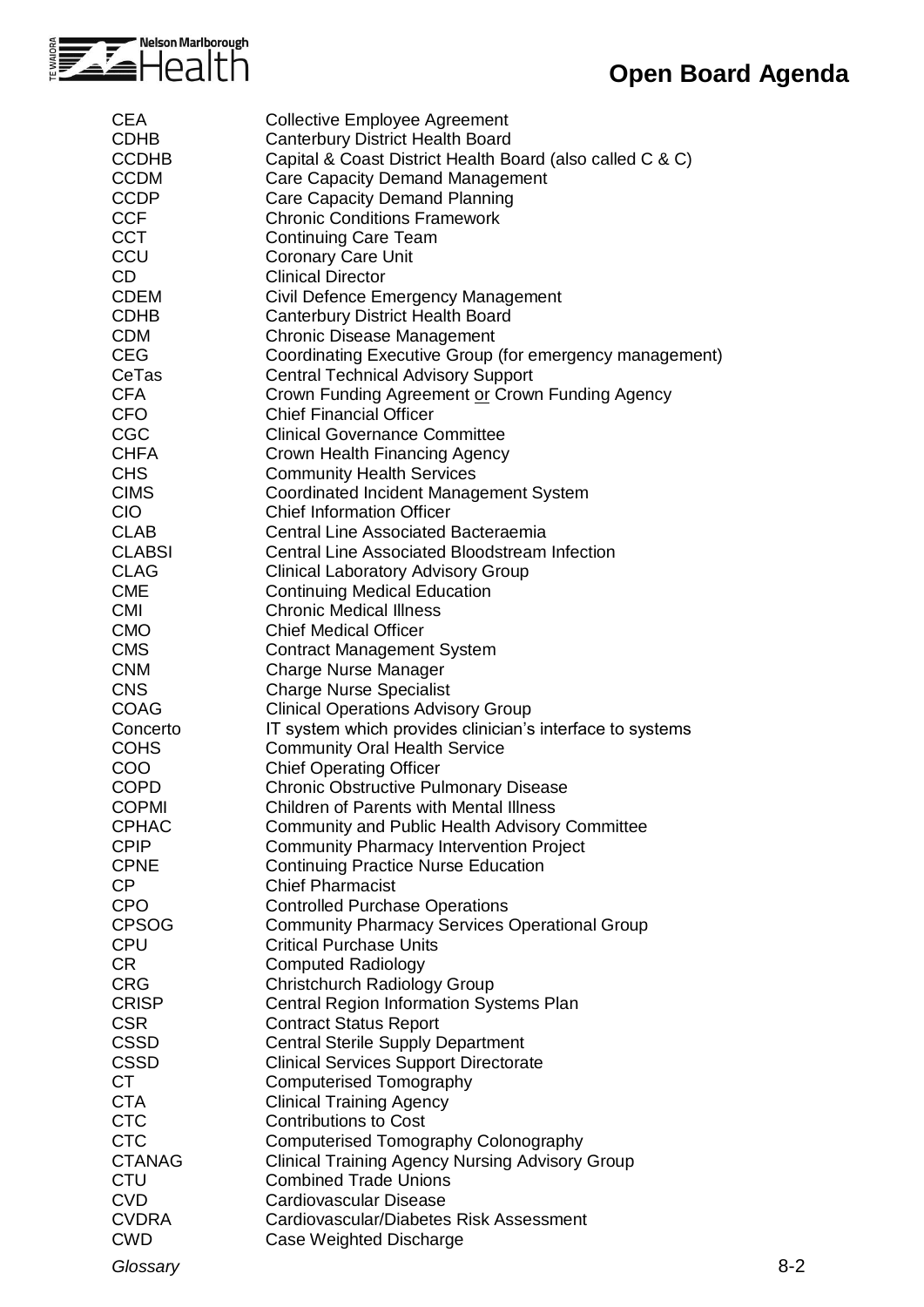

| <b>CYF</b>                                                                                    | Child, Youth and Family                                                                                                                                                                                                                                                                                                                |
|-----------------------------------------------------------------------------------------------|----------------------------------------------------------------------------------------------------------------------------------------------------------------------------------------------------------------------------------------------------------------------------------------------------------------------------------------|
| <b>CYFS</b>                                                                                   | Child, Youth and Family Service                                                                                                                                                                                                                                                                                                        |
| DA                                                                                            | Dental Assistant                                                                                                                                                                                                                                                                                                                       |
| <b>DAH</b>                                                                                    | Director of Allied Health                                                                                                                                                                                                                                                                                                              |
| <b>DAP</b>                                                                                    | <b>District Annual Plan</b>                                                                                                                                                                                                                                                                                                            |
| <b>DAR</b>                                                                                    | <b>Diabetes Annual Review</b>                                                                                                                                                                                                                                                                                                          |
| <b>DBI</b>                                                                                    | Diagnostic Breast Imaging                                                                                                                                                                                                                                                                                                              |
| <b>DBT</b>                                                                                    | <b>Dialectical Behaviour Training</b>                                                                                                                                                                                                                                                                                                  |
| <b>DHB</b>                                                                                    | <b>District Health Board</b>                                                                                                                                                                                                                                                                                                           |
| <b>DHBRF</b>                                                                                  | District Health Boards Research Fund                                                                                                                                                                                                                                                                                                   |
| <b>DIFS</b>                                                                                   | <b>District Immunisation Facilitation Services</b>                                                                                                                                                                                                                                                                                     |
| <b>DiSAC</b>                                                                                  | <b>Disability Support Advisory Committee</b>                                                                                                                                                                                                                                                                                           |
| <b>DGH</b>                                                                                    | Director General of Health                                                                                                                                                                                                                                                                                                             |
| <b>DMH</b>                                                                                    | Director of Maori Health                                                                                                                                                                                                                                                                                                               |
| <b>DNA</b>                                                                                    | Did Not Attend                                                                                                                                                                                                                                                                                                                         |
| <b>DONM</b>                                                                                   | Director of Nursing and Midwifery                                                                                                                                                                                                                                                                                                      |
| <b>DR</b>                                                                                     | <b>Disaster Recovery</b>                                                                                                                                                                                                                                                                                                               |
| DR.                                                                                           | Digital Radiology                                                                                                                                                                                                                                                                                                                      |
| <b>DRG</b>                                                                                    | <b>Diagnostic Related Group</b>                                                                                                                                                                                                                                                                                                        |
| <b>DSA</b>                                                                                    | <b>Detailed Seismic Assessment</b>                                                                                                                                                                                                                                                                                                     |
| <b>DSP</b>                                                                                    | <b>District Strategic Plan</b>                                                                                                                                                                                                                                                                                                         |
| <b>DSS</b>                                                                                    | <b>Disability Support Services</b>                                                                                                                                                                                                                                                                                                     |
| DT.                                                                                           | <b>Dental Therapist</b>                                                                                                                                                                                                                                                                                                                |
| <b>DWCSP</b>                                                                                  | <b>District Wide Clinical Services Plan</b>                                                                                                                                                                                                                                                                                            |
| EAP                                                                                           | Employee Assistance Programme                                                                                                                                                                                                                                                                                                          |
| <b>EBID</b>                                                                                   | Earnings Before Interest & Depreciation                                                                                                                                                                                                                                                                                                |
| <b>EBITDA</b>                                                                                 | Earnings Before Interest, Tax Depreciation and Amortisation                                                                                                                                                                                                                                                                            |
| <b>ECP</b>                                                                                    | <b>Emergency Contraceptive Pill</b>                                                                                                                                                                                                                                                                                                    |
| <b>ECWD</b>                                                                                   | <b>Equivalent Case Weighted Discharge</b>                                                                                                                                                                                                                                                                                              |
| ED                                                                                            | <b>Emergency Department</b>                                                                                                                                                                                                                                                                                                            |
| <b>EDA</b>                                                                                    | <b>Economic Development Agency</b>                                                                                                                                                                                                                                                                                                     |
| <b>EDaaG</b>                                                                                  | ED at a Glance                                                                                                                                                                                                                                                                                                                         |
| EFI                                                                                           | <b>Energy For Industry</b>                                                                                                                                                                                                                                                                                                             |
| <b>ELT</b>                                                                                    | <b>Executive Leadership Team</b>                                                                                                                                                                                                                                                                                                       |
| <b>EMPG</b>                                                                                   | <b>Emergency Management Planning Group</b>                                                                                                                                                                                                                                                                                             |
| <b>ENS</b>                                                                                    | Ear Nurse Specialist                                                                                                                                                                                                                                                                                                                   |
| <b>ENT</b>                                                                                    | Ears, Nose and Throat                                                                                                                                                                                                                                                                                                                  |
| <b>EOI</b>                                                                                    | <b>Expression of Interest</b>                                                                                                                                                                                                                                                                                                          |
| <b>EPA</b>                                                                                    | <b>Enduring Power of Attorney</b>                                                                                                                                                                                                                                                                                                      |
| EQP                                                                                           | <b>Earthquake Prone Building Policy</b>                                                                                                                                                                                                                                                                                                |
| <b>ERMS</b>                                                                                   | ereferral Management System                                                                                                                                                                                                                                                                                                            |
| <b>ESA</b>                                                                                    | <b>Electronic Special Authority</b>                                                                                                                                                                                                                                                                                                    |
| <b>ESOL</b>                                                                                   | <b>English Speakers of Other Languages</b>                                                                                                                                                                                                                                                                                             |
| <b>ESPI</b>                                                                                   | <b>Elective Services Patient Flow Indicators</b>                                                                                                                                                                                                                                                                                       |
| <b>ESR</b>                                                                                    | <b>Environmental Science &amp; Research</b>                                                                                                                                                                                                                                                                                            |
| ESU                                                                                           | <b>Enrolled Service Unit</b>                                                                                                                                                                                                                                                                                                           |
| <b>EVIDEM</b>                                                                                 | Evidence and Value: Impact on Decision Making                                                                                                                                                                                                                                                                                          |
| <b>FCT</b><br>FF&E<br><b>FFP</b><br><b>FFT</b><br><b>FMIS</b><br><b>FOMHT</b><br><b>FOUND</b> | <b>Faster Cancer Treatment</b><br>Furniture, Fixtures and Equipment<br><b>Flexible Funding Pool</b><br><b>Future Funding Track</b><br><b>Financial Management Information System</b><br><b>Friends of Motueka Hospital Trust</b><br>Found Directory is an up-to-date listing of community groups and<br>organisations in Nelson/Tasman |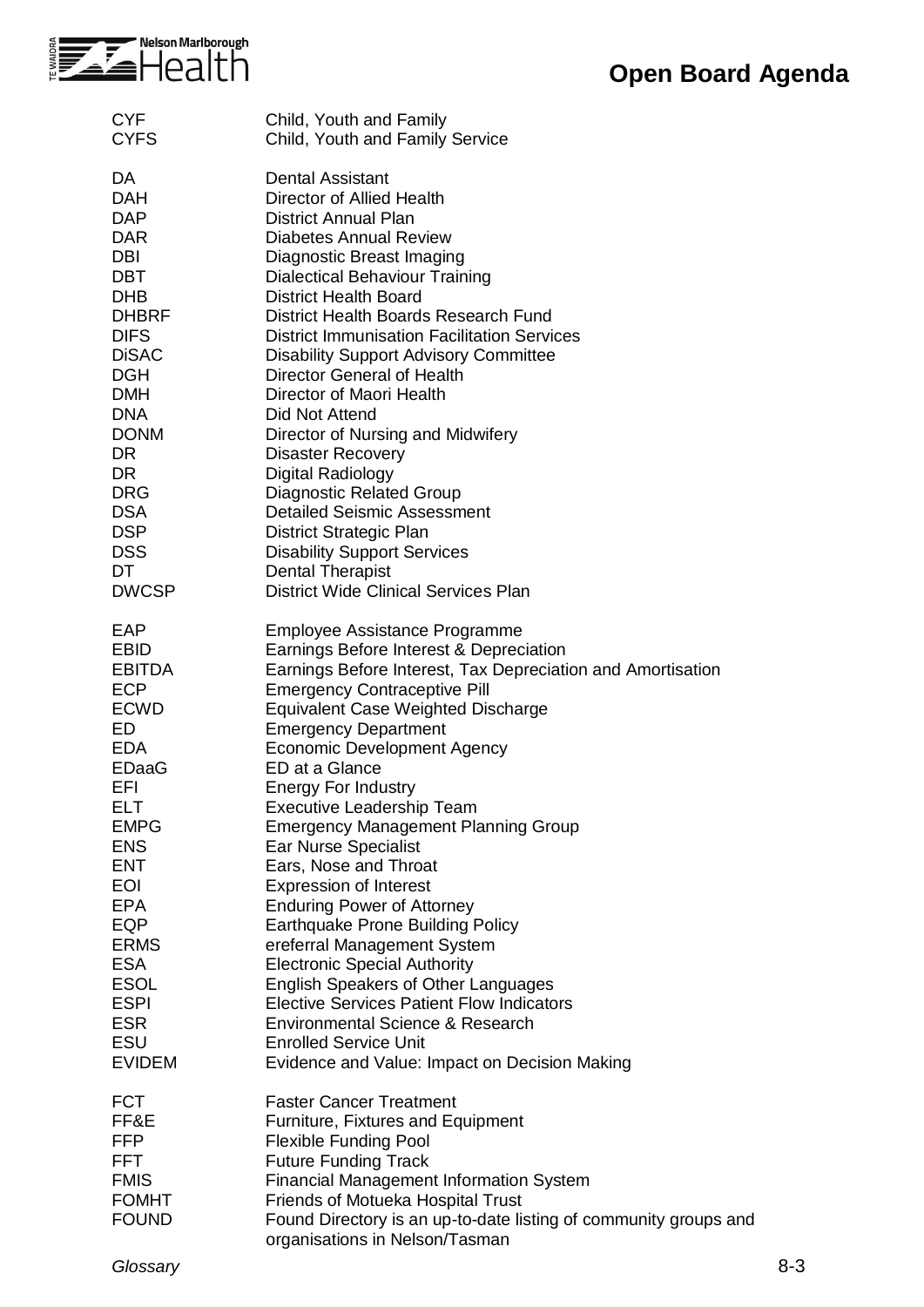

| <b>FPSC</b>                                                                                                                                                                                                                                                 | <b>Finance Procurement and Supply Chain</b>                                                                                                                                                                                                                                                                                                                                                                                                                                                                                                                                                                                                                                                                                                                                                |
|-------------------------------------------------------------------------------------------------------------------------------------------------------------------------------------------------------------------------------------------------------------|--------------------------------------------------------------------------------------------------------------------------------------------------------------------------------------------------------------------------------------------------------------------------------------------------------------------------------------------------------------------------------------------------------------------------------------------------------------------------------------------------------------------------------------------------------------------------------------------------------------------------------------------------------------------------------------------------------------------------------------------------------------------------------------------|
| <b>FRC</b>                                                                                                                                                                                                                                                  | <b>Fee Review Committee</b>                                                                                                                                                                                                                                                                                                                                                                                                                                                                                                                                                                                                                                                                                                                                                                |
| <b>FSA</b>                                                                                                                                                                                                                                                  | <b>First Specialist Assessment</b>                                                                                                                                                                                                                                                                                                                                                                                                                                                                                                                                                                                                                                                                                                                                                         |
| <b>FST</b>                                                                                                                                                                                                                                                  | <b>Financially Sustainable Threshold</b>                                                                                                                                                                                                                                                                                                                                                                                                                                                                                                                                                                                                                                                                                                                                                   |
| <b>FTE</b>                                                                                                                                                                                                                                                  | <b>Full Time Equivalent</b>                                                                                                                                                                                                                                                                                                                                                                                                                                                                                                                                                                                                                                                                                                                                                                |
| <b>FVIP</b>                                                                                                                                                                                                                                                 | Family Violence Intervention Programme                                                                                                                                                                                                                                                                                                                                                                                                                                                                                                                                                                                                                                                                                                                                                     |
| GM                                                                                                                                                                                                                                                          | <b>General Manager</b>                                                                                                                                                                                                                                                                                                                                                                                                                                                                                                                                                                                                                                                                                                                                                                     |
| <b>GMS</b>                                                                                                                                                                                                                                                  | <b>General Medical Subsidy</b>                                                                                                                                                                                                                                                                                                                                                                                                                                                                                                                                                                                                                                                                                                                                                             |
| <b>GP</b>                                                                                                                                                                                                                                                   | <b>General Practitioner</b>                                                                                                                                                                                                                                                                                                                                                                                                                                                                                                                                                                                                                                                                                                                                                                |
| GRx                                                                                                                                                                                                                                                         | <b>Green Prescription</b>                                                                                                                                                                                                                                                                                                                                                                                                                                                                                                                                                                                                                                                                                                                                                                  |
| hA                                                                                                                                                                                                                                                          | healthAlliance                                                                                                                                                                                                                                                                                                                                                                                                                                                                                                                                                                                                                                                                                                                                                                             |
| <b>HAC</b>                                                                                                                                                                                                                                                  | <b>Hospital Advisory Committee</b>                                                                                                                                                                                                                                                                                                                                                                                                                                                                                                                                                                                                                                                                                                                                                         |
| H&DC / HDC                                                                                                                                                                                                                                                  | <b>Health and Disability Commissioner</b>                                                                                                                                                                                                                                                                                                                                                                                                                                                                                                                                                                                                                                                                                                                                                  |
| H&S                                                                                                                                                                                                                                                         | Health & Safety                                                                                                                                                                                                                                                                                                                                                                                                                                                                                                                                                                                                                                                                                                                                                                            |
| <b>HBI</b>                                                                                                                                                                                                                                                  | <b>Hospital Benchmarking Information</b>                                                                                                                                                                                                                                                                                                                                                                                                                                                                                                                                                                                                                                                                                                                                                   |
| <b>HBSS</b>                                                                                                                                                                                                                                                 | <b>Home Based Support Services</b>                                                                                                                                                                                                                                                                                                                                                                                                                                                                                                                                                                                                                                                                                                                                                         |
| <b>HBT</b>                                                                                                                                                                                                                                                  | <b>Home Based Treatment</b>                                                                                                                                                                                                                                                                                                                                                                                                                                                                                                                                                                                                                                                                                                                                                                |
| <b>HCS</b>                                                                                                                                                                                                                                                  | <b>Health Connect South</b>                                                                                                                                                                                                                                                                                                                                                                                                                                                                                                                                                                                                                                                                                                                                                                |
| <b>HCSS</b>                                                                                                                                                                                                                                                 | Home and Community Support Services                                                                                                                                                                                                                                                                                                                                                                                                                                                                                                                                                                                                                                                                                                                                                        |
| <b>HDSP</b>                                                                                                                                                                                                                                                 | Health & Disability Services Plan Programme                                                                                                                                                                                                                                                                                                                                                                                                                                                                                                                                                                                                                                                                                                                                                |
| <b>HDU</b>                                                                                                                                                                                                                                                  | <b>High Dependency Unit</b>                                                                                                                                                                                                                                                                                                                                                                                                                                                                                                                                                                                                                                                                                                                                                                |
| <b>HEA</b>                                                                                                                                                                                                                                                  | <b>Health Education Assessments</b>                                                                                                                                                                                                                                                                                                                                                                                                                                                                                                                                                                                                                                                                                                                                                        |
| <b>HEAL</b>                                                                                                                                                                                                                                                 | <b>Healthy Eating Active Lifestyles</b>                                                                                                                                                                                                                                                                                                                                                                                                                                                                                                                                                                                                                                                                                                                                                    |
| He Kawenata                                                                                                                                                                                                                                                 | Covenant, agreement, treaty, testament (PM Ryan Maori Dictionary pg 104)                                                                                                                                                                                                                                                                                                                                                                                                                                                                                                                                                                                                                                                                                                                   |
| <b>HEeADSSS</b><br><b>HEHA</b><br><b>HEP</b><br><b>HESDJ</b><br><b>HFA</b><br><b>HHS</b><br><b>HIA</b><br>HM<br><b>HMS</b><br><b>HNA</b><br><b>HOD</b><br><b>HOP</b><br>HP<br><b>HPI</b><br><b>HPV</b><br><b>HR</b><br>HR & OD<br><b>HSP</b><br><b>HQSC</b> | Psychosocial tool – Home, Education, eating, Activities, Drugs and Alcohol,<br>Sexuality, Suicidality (mood), Safety<br><b>Healthy Eating Healthy Action</b><br><b>Hospital Emergency Plan</b><br>Ministries of Health, Education, Social Development, Justice<br><b>Health Funding Authority</b><br><b>Hospital and Health Services</b><br><b>Health Impact Assessment</b><br>Household Management<br><b>Health Management System</b><br><b>Health Needs Assessment</b><br><b>Head of Department</b><br><b>Health of Older People</b><br><b>Health Promotion</b><br><b>Health Practitioner Index</b><br>Human Papilloma Virus<br><b>Human Resources</b><br>Human Resources and Organisational Development<br><b>Health Services Plan</b><br><b>Health Quality &amp; Safety Commission</b> |
| laaS                                                                                                                                                                                                                                                        | Infrastructure as a Service                                                                                                                                                                                                                                                                                                                                                                                                                                                                                                                                                                                                                                                                                                                                                                |
| <b>IANZ</b>                                                                                                                                                                                                                                                 | <b>International Accreditation New Zealand</b>                                                                                                                                                                                                                                                                                                                                                                                                                                                                                                                                                                                                                                                                                                                                             |
| <b>IBA</b>                                                                                                                                                                                                                                                  | <b>Information Builders of Australia</b>                                                                                                                                                                                                                                                                                                                                                                                                                                                                                                                                                                                                                                                                                                                                                   |
| <b>IBC</b>                                                                                                                                                                                                                                                  | <b>Indicative Business Case</b>                                                                                                                                                                                                                                                                                                                                                                                                                                                                                                                                                                                                                                                                                                                                                            |
| ICU                                                                                                                                                                                                                                                         | <b>Intensive Care Unit</b>                                                                                                                                                                                                                                                                                                                                                                                                                                                                                                                                                                                                                                                                                                                                                                 |
| <b>IDF</b>                                                                                                                                                                                                                                                  | <b>Inter District Flow</b>                                                                                                                                                                                                                                                                                                                                                                                                                                                                                                                                                                                                                                                                                                                                                                 |
| <b>IDSS</b>                                                                                                                                                                                                                                                 | <b>Intellectual Disability Support Services</b>                                                                                                                                                                                                                                                                                                                                                                                                                                                                                                                                                                                                                                                                                                                                            |
| <b>IFRS</b>                                                                                                                                                                                                                                                 | <b>International Financial Reporting Standards</b>                                                                                                                                                                                                                                                                                                                                                                                                                                                                                                                                                                                                                                                                                                                                         |
| <b>IHB</b>                                                                                                                                                                                                                                                  | Iwi Health Board                                                                                                                                                                                                                                                                                                                                                                                                                                                                                                                                                                                                                                                                                                                                                                           |
| <b>ILM</b>                                                                                                                                                                                                                                                  | <b>Investment Logic Mapping</b>                                                                                                                                                                                                                                                                                                                                                                                                                                                                                                                                                                                                                                                                                                                                                            |
| IM                                                                                                                                                                                                                                                          | <b>Information Management</b>                                                                                                                                                                                                                                                                                                                                                                                                                                                                                                                                                                                                                                                                                                                                                              |
| Glossary                                                                                                                                                                                                                                                    | $8 - 4$                                                                                                                                                                                                                                                                                                                                                                                                                                                                                                                                                                                                                                                                                                                                                                                    |
|                                                                                                                                                                                                                                                             |                                                                                                                                                                                                                                                                                                                                                                                                                                                                                                                                                                                                                                                                                                                                                                                            |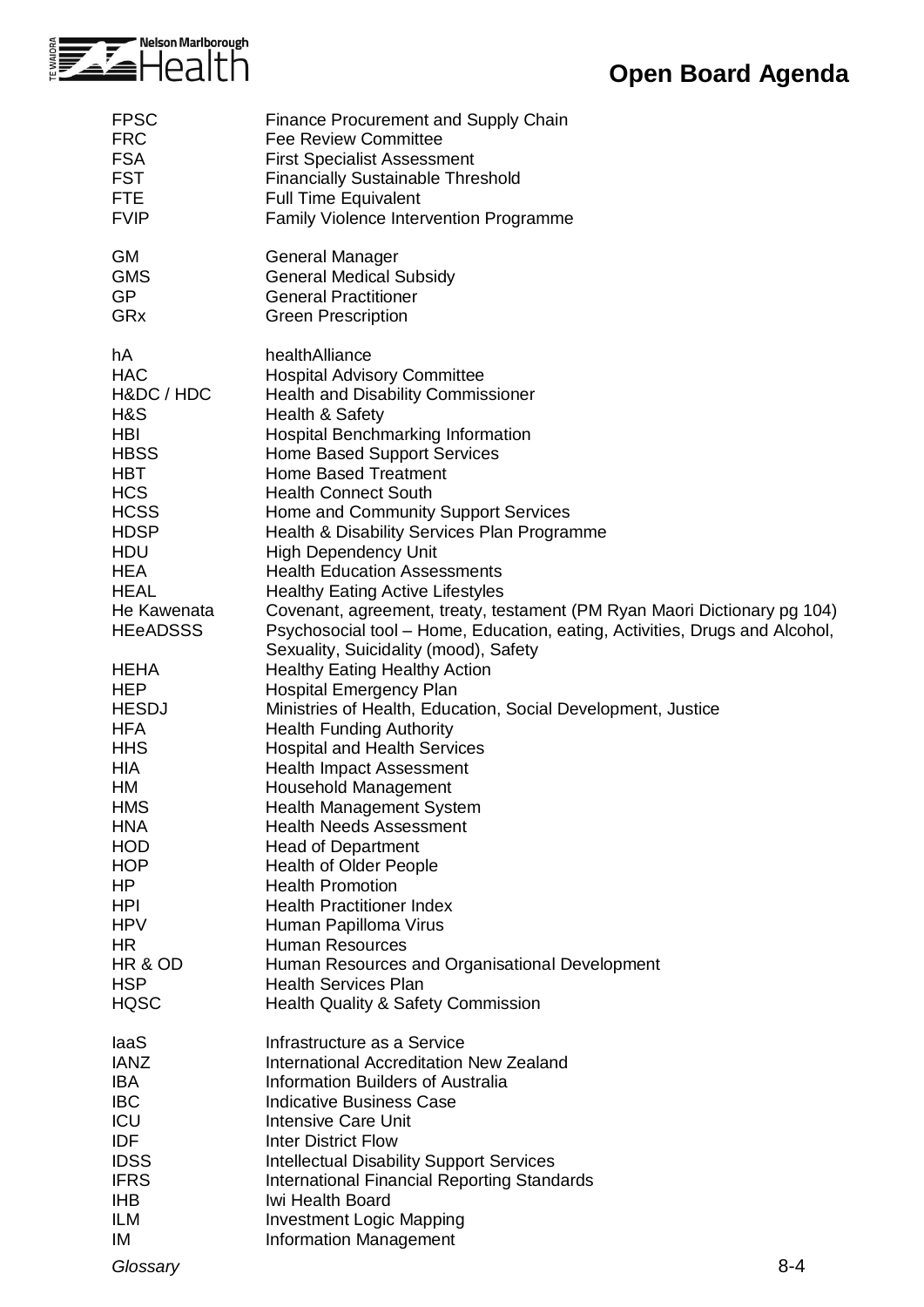

| <b>IMCU</b>                | Immediate Care Unit                                                                                                                                                                                                                                                                                           |
|----------------------------|---------------------------------------------------------------------------------------------------------------------------------------------------------------------------------------------------------------------------------------------------------------------------------------------------------------|
| <b>InterRAI</b>            | Inter Residential Assessment Instrument                                                                                                                                                                                                                                                                       |
| <b>IoD</b>                 | Institute of Directors New Zealand                                                                                                                                                                                                                                                                            |
| <b>IPAC</b>                | <b>Independent Practitioner Association Council</b>                                                                                                                                                                                                                                                           |
| <b>IPC</b>                 | <b>Intensive Patient Care</b>                                                                                                                                                                                                                                                                                 |
| <b>IPC Units</b>           | Intensive Psychiatric Care Units                                                                                                                                                                                                                                                                              |
| <b>IPG</b>                 | Immunisation Partnership Group                                                                                                                                                                                                                                                                                |
| <b>IPS</b>                 | <b>Individual Placement Support</b>                                                                                                                                                                                                                                                                           |
| <b>IPSAS</b>               | <b>International Public Sector Accounting Standards</b>                                                                                                                                                                                                                                                       |
| <b>IPU</b>                 | <b>In-Patient Unit</b>                                                                                                                                                                                                                                                                                        |
| <b>IS</b>                  | <b>Information Systems</b>                                                                                                                                                                                                                                                                                    |
| <b>ISBAR</b>               | Introduction, Situation, Background, Assessment, Recommendation                                                                                                                                                                                                                                               |
| <b>ISSP</b>                | Information Services Strategic Plan                                                                                                                                                                                                                                                                           |
| IT                         | Information Technology                                                                                                                                                                                                                                                                                        |
| <b>JAMHWSAP</b>            | Joint Action Maori Health & Wellness Strategic Action Plan                                                                                                                                                                                                                                                    |
| <b>JOG</b>                 | Joint Oversight Group                                                                                                                                                                                                                                                                                         |
| <b>KIM</b>                 | Knowledge and Information Management                                                                                                                                                                                                                                                                          |
| Kotahitanga                | Unity, accord, coalition, solidarity (PM Ryan Maori Dictionary pg 127)                                                                                                                                                                                                                                        |
| <b>KPI</b>                 | Key Performance Indicator                                                                                                                                                                                                                                                                                     |
| <b>KHW</b>                 | Kimi Hauora Wairau (Marlborough PHO)                                                                                                                                                                                                                                                                          |
| LA                         | <b>Local Authority</b>                                                                                                                                                                                                                                                                                        |
| <b>LCN</b>                 | <b>Local Cancer Network</b>                                                                                                                                                                                                                                                                                   |
| <b>LIS</b>                 | <b>Laboratory Information Systems</b>                                                                                                                                                                                                                                                                         |
| <b>LMC</b>                 | <b>Lead Maternity Carer</b>                                                                                                                                                                                                                                                                                   |
| <b>LOS</b>                 | Length of Stay                                                                                                                                                                                                                                                                                                |
| <b>LSCS</b>                | Lower Segment Caesarean Section                                                                                                                                                                                                                                                                               |
| <b>LTC</b>                 | Long Term Care                                                                                                                                                                                                                                                                                                |
| LTI                        | Lost Time Injury                                                                                                                                                                                                                                                                                              |
| <b>LTIP</b>                | Long Term Investment Plan                                                                                                                                                                                                                                                                                     |
| <b>LTCCP</b>               | Long Term Council Community Plan                                                                                                                                                                                                                                                                              |
| <b>LTO</b>                 | Licence to Occupy                                                                                                                                                                                                                                                                                             |
| LTS-CHC                    | Long Term Supports - Chronic Health Condition                                                                                                                                                                                                                                                                 |
| <b>LTSFSG</b>              | Long Term Service Framework Steering Group                                                                                                                                                                                                                                                                    |
| Manaakitanga<br>Manawhenua | Goodwill, show respect, or kindness to ((PM Ryan Maori Dictionary pg 172)<br>Power, prestige, authority over land (HW Williams Maori Dictionary pg 172)<br>Manawhenua O Te Tau Ihu O Te Waka A Maui - Referring to the eight iwi who hold tribal<br>authority over the top of the South Island (no reference) |
| МA                         | <b>Medical Advisor</b>                                                                                                                                                                                                                                                                                        |
| MAC(H)                     | Medicines Advisory Group (Hospital)                                                                                                                                                                                                                                                                           |
| <b>MAPA</b>                | Management of Actual and Potential Aggression                                                                                                                                                                                                                                                                 |
| <b>MAPU</b>                | Medical Admission & Planning Unit                                                                                                                                                                                                                                                                             |
| <b>MCT</b>                 | <b>Mobile Community Team</b>                                                                                                                                                                                                                                                                                  |
| <b>MDC</b>                 | Marlborough District Council                                                                                                                                                                                                                                                                                  |
| <b>MDM</b>                 | <b>Multidisciplinary Meetings</b>                                                                                                                                                                                                                                                                             |
| <b>MDM</b>                 | Multiple Device Management                                                                                                                                                                                                                                                                                    |
| <b>MDO</b>                 | Maori Development Organisation                                                                                                                                                                                                                                                                                |
| <b>MDS</b>                 | <b>Maori Development Service</b>                                                                                                                                                                                                                                                                              |
| <b>MDT</b>                 | Multi Disciplinary Team                                                                                                                                                                                                                                                                                       |
| <b>MECA</b>                | Multi Employer Collective Agreement                                                                                                                                                                                                                                                                           |
| <b>MEND</b>                | Mind, Exercise, Nutrition, Do It                                                                                                                                                                                                                                                                              |
| MH&A                       | <b>Mental Health &amp; Addiction Service</b>                                                                                                                                                                                                                                                                  |
| <b>MHAU</b>                | <b>Mental Health Admission Unit</b>                                                                                                                                                                                                                                                                           |
| <b>MHC</b>                 | <b>Mental Health Commissioner</b>                                                                                                                                                                                                                                                                             |
| <b>MHD</b>                 | Maori Health Directorate                                                                                                                                                                                                                                                                                      |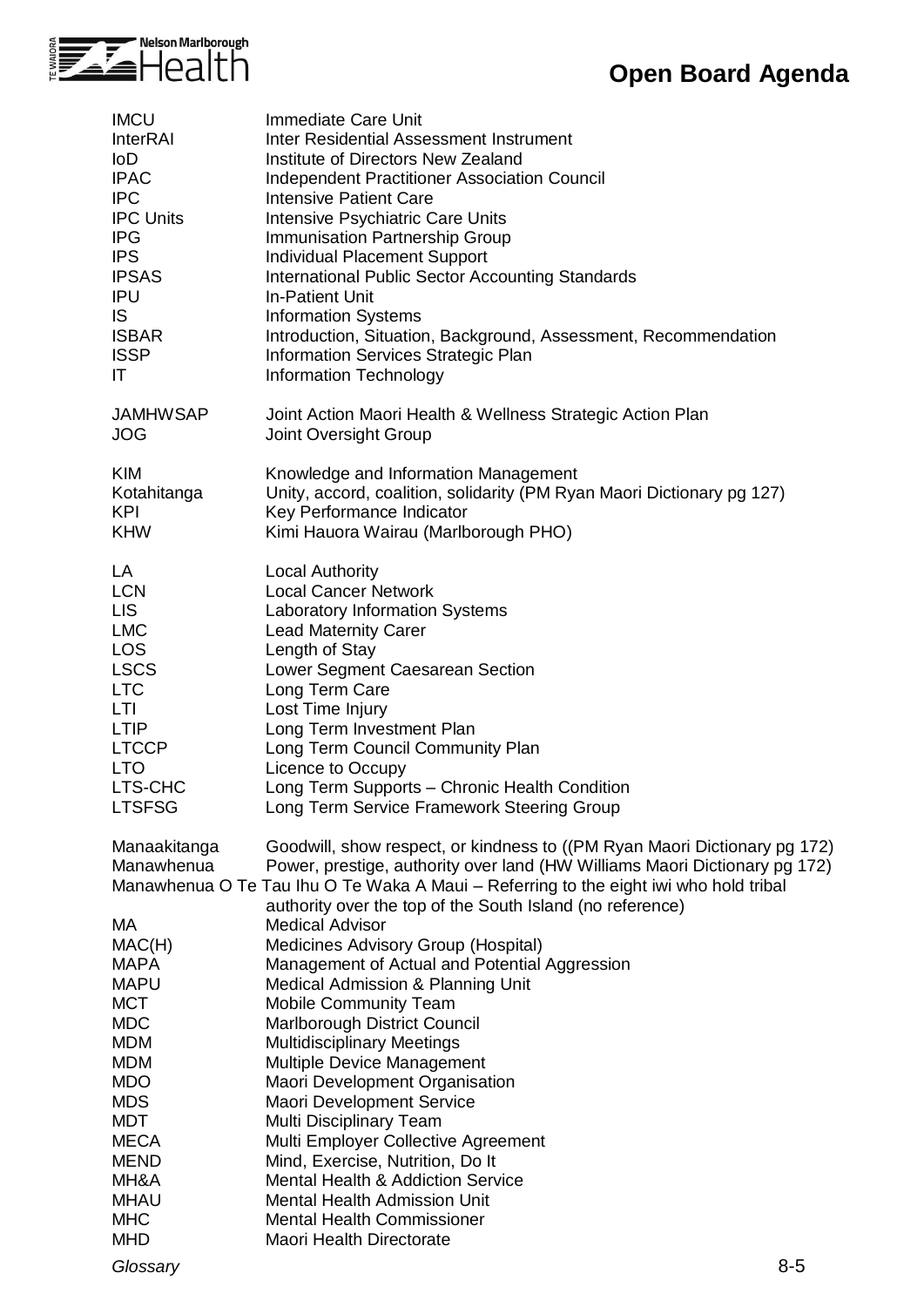

| <b>MHDSF</b>  | Maori Health and Disability Strategy Framework      |       |
|---------------|-----------------------------------------------------|-------|
| <b>MHFS</b>   | <b>Maori Health Foundation Strategy</b>             |       |
| <b>MHINC</b>  | <b>Mental Health Information Network Collection</b> |       |
| <b>MHSD</b>   | <b>Mental Health Service Directorate</b>            |       |
| MHWSF         | Maori Health and Wellness Strategic Framework       |       |
| MI            | Minor Injury                                        |       |
| <b>MIC</b>    | <b>Medical Injury Centre</b>                        |       |
| <b>MMG</b>    |                                                     |       |
|               | <b>Medicines Management Group</b>                   |       |
| <b>MOC</b>    | <b>Models of Care</b>                               |       |
| <b>MOE</b>    | Ministry of Education                               |       |
| <b>MOH</b>    | Ministry of Health                                  |       |
| <b>MOH</b>    | Medical Officer of Health                           |       |
| <b>MOA</b>    | Memorandum of Agreement                             |       |
| MOSS          | <b>Medical Officer Special Scale</b>                |       |
| <b>MOU</b>    | Memorandum of Understanding                         |       |
| <b>MOW</b>    | <b>Meals on Wheels</b>                              |       |
| <b>MPDS</b>   | Maori Provider Development Scheme                   |       |
| MQ&S          | Maternity Quality & Safety Programme                |       |
| <b>MRI</b>    | Magnetic Resonance Imaging                          |       |
| <b>MRSA</b>   | Methicillin Resistant Staphylococcus Aureus         |       |
|               |                                                     |       |
| <b>MRT</b>    | Medical Radiation Technologist (or Technician)      |       |
| <b>MSD</b>    | Ministry of Social Development                      |       |
| MTI           | Minor Treatment Injury                              |       |
|               |                                                     |       |
| <b>NMH</b>    | Nelson Marlborough Health (NMDHB)                   |       |
| <b>NP</b>     | <b>Nurse Practitioner</b>                           |       |
| <b>NPA</b>    | <b>Nutrition and Physical Activity</b>              |       |
| NRAHDD        | Nelson Region After Hours & Duty Doctor Limited     |       |
| <b>NRL</b>    | Nelson Radiology Ltd (Private Provider)             |       |
| <b>NRT</b>    | Nicotine Replacement Therapy                        |       |
| <b>NHBIT</b>  | National Health Board IT                            |       |
| <b>NASC</b>   | <b>Needs Assessment Service Coordination</b>        |       |
| <b>NBPH</b>   | Nelson Bays Primary Health                          |       |
| <b>NCC</b>    |                                                     |       |
|               | <b>National Capital Committee</b>                   |       |
| <b>NCC</b>    | <b>Nelson City Council</b>                          |       |
| <b>NCSP</b>   | National Cervical Screening Programme               |       |
| <b>NESP</b>   | <b>Nurse Entry to Specialist Practice</b>           |       |
| <b>NETP</b>   | <b>Nurse Entry to Practice</b>                      |       |
| <b>NGO</b>    | Non Government Organisation                         |       |
| <b>NHCC</b>   | <b>National Health Coordination Centre</b>          |       |
| <b>NHI</b>    | National Health Index                               |       |
| <b>NIR</b>    | National Immunisation Register                      |       |
| <b>NM</b>     | Nelson Marlborough                                  |       |
| <b>NMDHB</b>  | Nelson Marlborough District Health Board            |       |
| <b>NMDS</b>   | <b>National Minimum Dataset</b>                     |       |
| <b>NMH</b>    |                                                     |       |
|               | Nelson Marlborough Health                           |       |
| <b>NMIT</b>   | Nelson Marlborough Institute of Technology          |       |
| <b>NN</b>     | <b>Nelson</b>                                       |       |
| <b>NOF</b>    | Neck of Femur                                       |       |
| <b>NOS</b>    | <b>National Oracle Solution</b>                     |       |
| NP            | <b>Nurse Practitioner</b>                           |       |
| <b>NPA</b>    | Nutrition and Physical Activity (Programme)         |       |
| <b>NPV</b>    | <b>Net Present Value</b>                            |       |
| <b>NRAHDD</b> | Nelson Regional After Hours and Duty Doctor Ltd     |       |
| <b>NRSII</b>  | National Radiology Service Improvement Initiative   |       |
| <b>NSU</b>    | <b>National Screening Unit</b>                      |       |
| <b>NTOS</b>   | <b>National Terms of Settlement</b>                 |       |
| <b>NZHIS</b>  | <b>NZ Health Information Services</b>               |       |
|               |                                                     |       |
| Glossary      |                                                     | $8-6$ |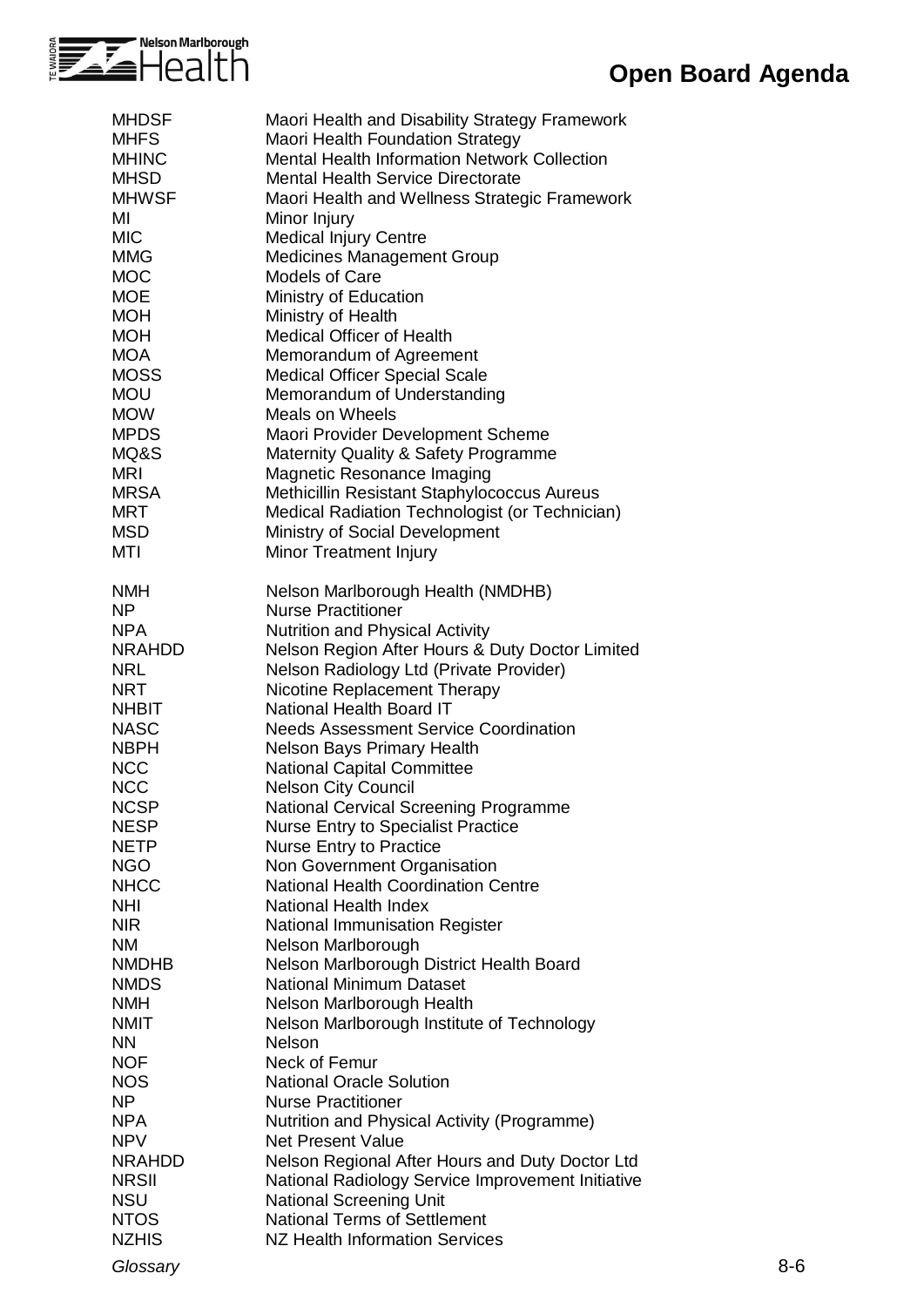

| <b>NZISM</b>                                                                                                                                                                                                          | New Zealand Information Security Manual                                                                                                                                                                                                                                                                                                                                                                                                                                                                                                                                                                                                                                                               |
|-----------------------------------------------------------------------------------------------------------------------------------------------------------------------------------------------------------------------|-------------------------------------------------------------------------------------------------------------------------------------------------------------------------------------------------------------------------------------------------------------------------------------------------------------------------------------------------------------------------------------------------------------------------------------------------------------------------------------------------------------------------------------------------------------------------------------------------------------------------------------------------------------------------------------------------------|
| <b>NZMA</b>                                                                                                                                                                                                           | New Zealand Medical Association                                                                                                                                                                                                                                                                                                                                                                                                                                                                                                                                                                                                                                                                       |
| <b>NZNO</b>                                                                                                                                                                                                           | NZ Nurses Organisation                                                                                                                                                                                                                                                                                                                                                                                                                                                                                                                                                                                                                                                                                |
| NZPH&D Act                                                                                                                                                                                                            | NZ Public Health and Disability Act 2000                                                                                                                                                                                                                                                                                                                                                                                                                                                                                                                                                                                                                                                              |
| <b>OAG</b>                                                                                                                                                                                                            | Office of the Auditor General                                                                                                                                                                                                                                                                                                                                                                                                                                                                                                                                                                                                                                                                         |
| <b>OECD</b>                                                                                                                                                                                                           | Organisation for Economic Co-operation and Development                                                                                                                                                                                                                                                                                                                                                                                                                                                                                                                                                                                                                                                |
| <b>OIA</b>                                                                                                                                                                                                            | <b>Official Information Act</b>                                                                                                                                                                                                                                                                                                                                                                                                                                                                                                                                                                                                                                                                       |
| <b>OIS</b>                                                                                                                                                                                                            | <b>Outreach Immunisation Services</b>                                                                                                                                                                                                                                                                                                                                                                                                                                                                                                                                                                                                                                                                 |
| <b>OPD</b>                                                                                                                                                                                                            | <b>Outpatient Department</b>                                                                                                                                                                                                                                                                                                                                                                                                                                                                                                                                                                                                                                                                          |
| <b>OPEX</b>                                                                                                                                                                                                           | Operating costs                                                                                                                                                                                                                                                                                                                                                                                                                                                                                                                                                                                                                                                                                       |
| <b>OPF</b>                                                                                                                                                                                                            | <b>Operational Policy Framework</b>                                                                                                                                                                                                                                                                                                                                                                                                                                                                                                                                                                                                                                                                   |
| OPJ                                                                                                                                                                                                                   | <b>Optimising the Patient Journey</b>                                                                                                                                                                                                                                                                                                                                                                                                                                                                                                                                                                                                                                                                 |
| <b>OPMH</b>                                                                                                                                                                                                           | <b>Older Persons Mental Health</b>                                                                                                                                                                                                                                                                                                                                                                                                                                                                                                                                                                                                                                                                    |
| <b>OST</b>                                                                                                                                                                                                            | <b>Opioid Substitution Treatment</b>                                                                                                                                                                                                                                                                                                                                                                                                                                                                                                                                                                                                                                                                  |
| <b>ORL</b>                                                                                                                                                                                                            | Otorhinolaryngology (previously Ear, Nose and Throat)                                                                                                                                                                                                                                                                                                                                                                                                                                                                                                                                                                                                                                                 |
| <b>OSH</b>                                                                                                                                                                                                            | Occupational Health and Safety                                                                                                                                                                                                                                                                                                                                                                                                                                                                                                                                                                                                                                                                        |
| <b>OT</b>                                                                                                                                                                                                             | <b>Occupational Therapy</b>                                                                                                                                                                                                                                                                                                                                                                                                                                                                                                                                                                                                                                                                           |
| <b>PACS</b><br><b>PAS</b><br>P&F<br>P&L<br><b>PANT</b><br>PBF(F)<br><b>PC</b><br>P&C<br><b>PCBU</b><br><b>PCI</b><br><b>PCO</b><br><b>PCT</b><br><b>PDO</b><br><b>PDR</b><br><b>PDRP</b><br><b>PDSA</b><br><b>PFG</b> | <b>Picture Archiving Computer System</b><br><b>Patient Administration System</b><br>Planning and Funding<br><b>Profit and Loss Statements</b><br><b>Physical Activity and Nutrition Team</b><br>Population Based Funding (Formula)<br><b>Personal Cares</b><br><b>Primary &amp; Community</b><br><b>Person Conducting Business Undertaking</b><br>Percutaneous Coronary Intervention<br><b>Primary Care Organisation</b><br><b>Pharmaceutical Cancer Treatments</b><br><b>Principal Dental Officer</b><br>Performance Development Review<br>Professional Development and Recognition Programme<br>Plan, Do, Study, Act<br>Performance Framework Group (formerly known as Services Framework<br>Group) |
| <b>PHS</b>                                                                                                                                                                                                            | <b>Public Health Service</b>                                                                                                                                                                                                                                                                                                                                                                                                                                                                                                                                                                                                                                                                          |
| <b>PHCS</b>                                                                                                                                                                                                           | <b>Primary Health Care Strategy</b>                                                                                                                                                                                                                                                                                                                                                                                                                                                                                                                                                                                                                                                                   |
| PHI                                                                                                                                                                                                                   | Public Health Intelligence                                                                                                                                                                                                                                                                                                                                                                                                                                                                                                                                                                                                                                                                            |
| <b>PHO</b>                                                                                                                                                                                                            | <b>Primary Health Organisation</b>                                                                                                                                                                                                                                                                                                                                                                                                                                                                                                                                                                                                                                                                    |
| <b>PHOA</b>                                                                                                                                                                                                           | <b>PHO Alliance</b>                                                                                                                                                                                                                                                                                                                                                                                                                                                                                                                                                                                                                                                                                   |
| <b>PHONZ</b>                                                                                                                                                                                                          | <b>PHO New Zealand</b>                                                                                                                                                                                                                                                                                                                                                                                                                                                                                                                                                                                                                                                                                |
| <b>PHS</b>                                                                                                                                                                                                            | <b>Public Health Service</b>                                                                                                                                                                                                                                                                                                                                                                                                                                                                                                                                                                                                                                                                          |
| PHU                                                                                                                                                                                                                   | <b>Public Health Unit</b>                                                                                                                                                                                                                                                                                                                                                                                                                                                                                                                                                                                                                                                                             |
| <b>PIA</b>                                                                                                                                                                                                            | Performance Improvement Actions                                                                                                                                                                                                                                                                                                                                                                                                                                                                                                                                                                                                                                                                       |
| <b>PICS</b>                                                                                                                                                                                                           | <b>Patient Information Care System</b>                                                                                                                                                                                                                                                                                                                                                                                                                                                                                                                                                                                                                                                                |
| <b>PIP</b>                                                                                                                                                                                                            | Performance Improvement Plan                                                                                                                                                                                                                                                                                                                                                                                                                                                                                                                                                                                                                                                                          |
| <b>PN</b>                                                                                                                                                                                                             | <b>Practice Nurse</b>                                                                                                                                                                                                                                                                                                                                                                                                                                                                                                                                                                                                                                                                                 |
| <b>POCT</b>                                                                                                                                                                                                           | Point of Care Testing                                                                                                                                                                                                                                                                                                                                                                                                                                                                                                                                                                                                                                                                                 |
| <b>PPE</b>                                                                                                                                                                                                            | Property, Plant & Equipment assets                                                                                                                                                                                                                                                                                                                                                                                                                                                                                                                                                                                                                                                                    |
| <b>PPP</b>                                                                                                                                                                                                            | PHO Performance Programme                                                                                                                                                                                                                                                                                                                                                                                                                                                                                                                                                                                                                                                                             |
| <b>PRIME</b>                                                                                                                                                                                                          | Primary Response in Medical Emergency                                                                                                                                                                                                                                                                                                                                                                                                                                                                                                                                                                                                                                                                 |
| <b>PSAAP</b>                                                                                                                                                                                                          | PHO Service Agreement Amendment Protocol                                                                                                                                                                                                                                                                                                                                                                                                                                                                                                                                                                                                                                                              |
| <b>PSR</b>                                                                                                                                                                                                            | Preschool Enrolled (Oral health)                                                                                                                                                                                                                                                                                                                                                                                                                                                                                                                                                                                                                                                                      |
| PT                                                                                                                                                                                                                    | Patient                                                                                                                                                                                                                                                                                                                                                                                                                                                                                                                                                                                                                                                                                               |
| <b>PTAC</b>                                                                                                                                                                                                           | <b>Pharmacology and Therapeutics Committee</b>                                                                                                                                                                                                                                                                                                                                                                                                                                                                                                                                                                                                                                                        |
| <b>PTCH</b>                                                                                                                                                                                                           | <b>Potential To Cause Harm</b>                                                                                                                                                                                                                                                                                                                                                                                                                                                                                                                                                                                                                                                                        |
| Glossary                                                                                                                                                                                                              | $8 - 7$                                                                                                                                                                                                                                                                                                                                                                                                                                                                                                                                                                                                                                                                                               |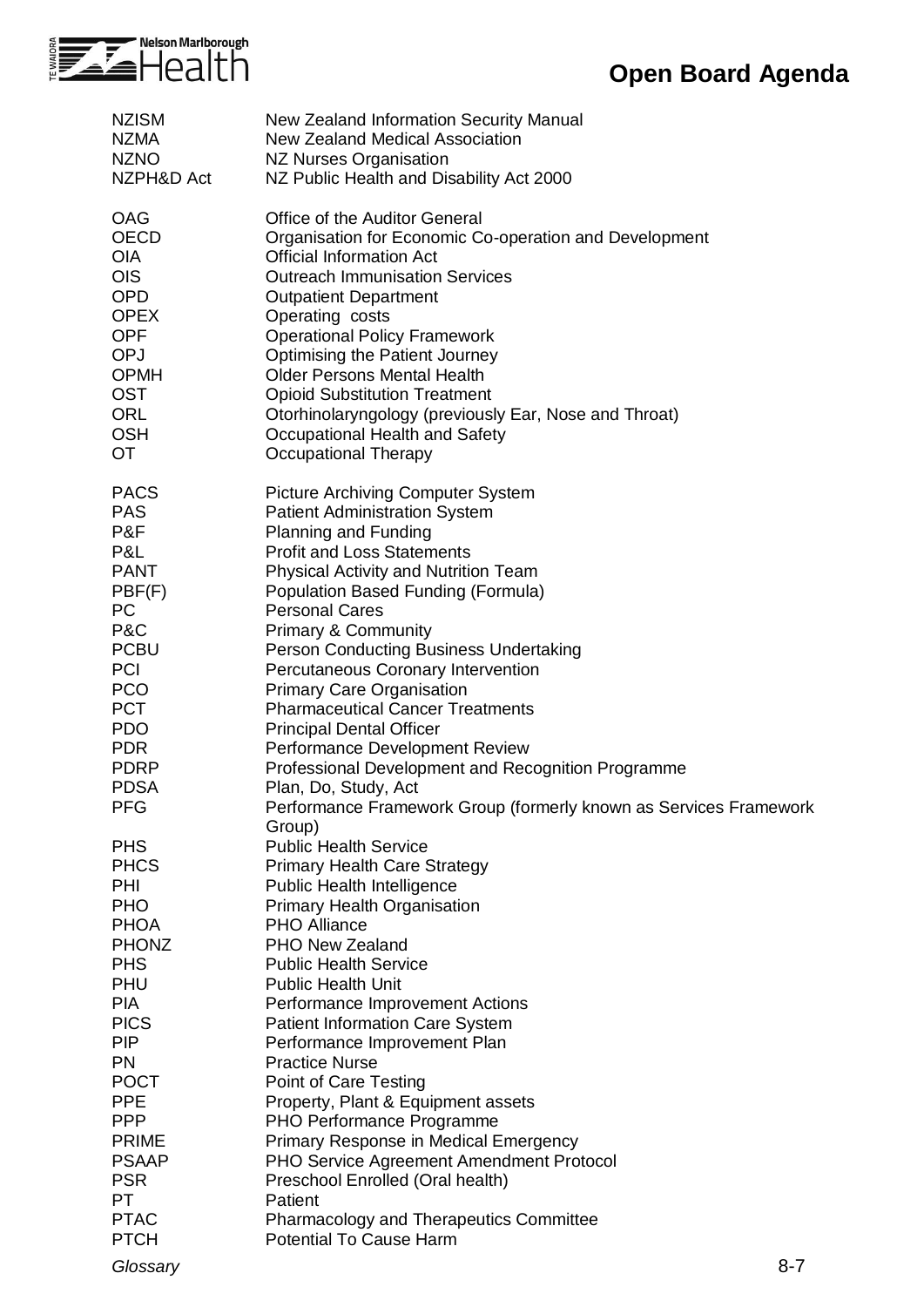

| <b>PRG</b>       | Pacific Radiology Group                                               |
|------------------|-----------------------------------------------------------------------|
| <b>PRIMHD</b>    | Project for the Integration of Mental Health Data                     |
| <b>PVS</b>       | <b>Price Volume Schedule</b>                                          |
| Q&SGC            | <b>Quality &amp; Safety Governance Committee</b>                      |
| QA               | <b>Quality Assurance</b>                                              |
| <b>QHNZ</b>      | <b>Quality Health NZ</b>                                              |
| QIC              | <b>Quality Improvement Council</b>                                    |
| <b>QIPPS</b>     | Quality Improvement Programme Planning System                         |
| <b>QSM</b>       | <b>Quality Safety Measures</b>                                        |
| <b>RA</b>        | Radiology Assistant                                                   |
| Rangatiratanga   | Autonomy, evidence of greatness (HW Williams Maori Dictionary pg 323) |
| <b>RCGPs</b>     | Royal College of General Practitioners                                |
| <b>RDA</b>       | <b>Resident Doctors Association</b>                                   |
| <b>RDA</b>       | <b>Riding for Disabled</b>                                            |
| <b>RIF</b>       | <b>Rural Innovation Fund</b>                                          |
| <b>RIS</b>       | <b>Radiology Information System</b>                                   |
| <b>RFI</b>       | <b>Request for Information</b>                                        |
| <b>RFP</b>       | <b>Request for Proposal</b>                                           |
| <b>RICF</b>      | Reducing Inequalities Contingency Funding                             |
| <b>RIS</b>       | Radiology Information System                                          |
| <b>RM</b>        | <b>Registered Midwife</b>                                             |
| <b>RMO</b>       | <b>Resident Medical Officer</b>                                       |
| <b>RN</b>        | <b>Registered Nurse</b>                                               |
| <b>ROI</b>       | <b>Registration of Interest</b>                                       |
| <b>RSE</b>       | <b>Recognised Seasonal Employer</b>                                   |
| <b>RSL</b>       | <b>Research and Sabbatical Leave</b>                                  |
| <b>RTLB</b>      | Resource Techer: Learning & Behaviour                                 |
| SAC <sub>1</sub> | <b>Severity Assessment Code</b>                                       |
| SAC <sub>2</sub> | <b>Severity Assessment Code</b>                                       |
| <b>SAN</b>       | <b>Storage Area Network</b>                                           |
| <b>SCBU</b>      | Special Care Baby Unit                                                |
| <b>SCL</b>       | Southern Community Laboratories                                       |
| <b>SCN</b>       | <b>Southern Cancer Network</b>                                        |
| <b>SDB</b>       | <b>Special Dental Benefit Services</b>                                |
| <b>SHSOP</b>     | <b>Specialist Health Services for Older People</b>                    |
| SI               | South Island                                                          |
| <b>SIA</b>       | Services to Improve Access                                            |
| <b>SIAPO</b>     | South Island Alliance Programme Office                                |
| <b>SICF</b>      | South Island Chairs Forum                                             |
| <b>SICSP</b>     | South Island Clinical Services Plan                                   |
| SI HSP           | South Island Health Services Plan                                     |
| <b>SI-PICS</b>   | South Island Patient Information Care System                          |
| <b>SIRCC</b>     | South Island Regional Capital Committee                               |
| <b>SISSAL</b>    | South Island Shared Service Agency                                    |
| <b>SLA</b>       | Service Level Agreement                                               |
| <b>SLATs</b>     | Service Level Alliance Teams                                          |
| <b>SLH</b>       | SouthLink Health                                                      |
| <b>SM</b>        | Service Manager                                                       |
| <b>SMO</b>       | <b>Senior Medical Officer</b>                                         |
| <b>SNA</b>       | <b>Special Needs Assessment</b>                                       |
| SOI              | <b>Statement of Intent</b>                                            |
| <b>SOPD</b>      | <b>Surgical Outpatients Department</b>                                |
| <b>SOPH</b>      | <b>School of Population Health</b>                                    |
| SPaIT            | Strategy Planning and Integration Team                                |
| <b>SPAS</b>      | <b>Strategy Planning &amp; Alliance Support</b>                       |

*Glossary* 8-8